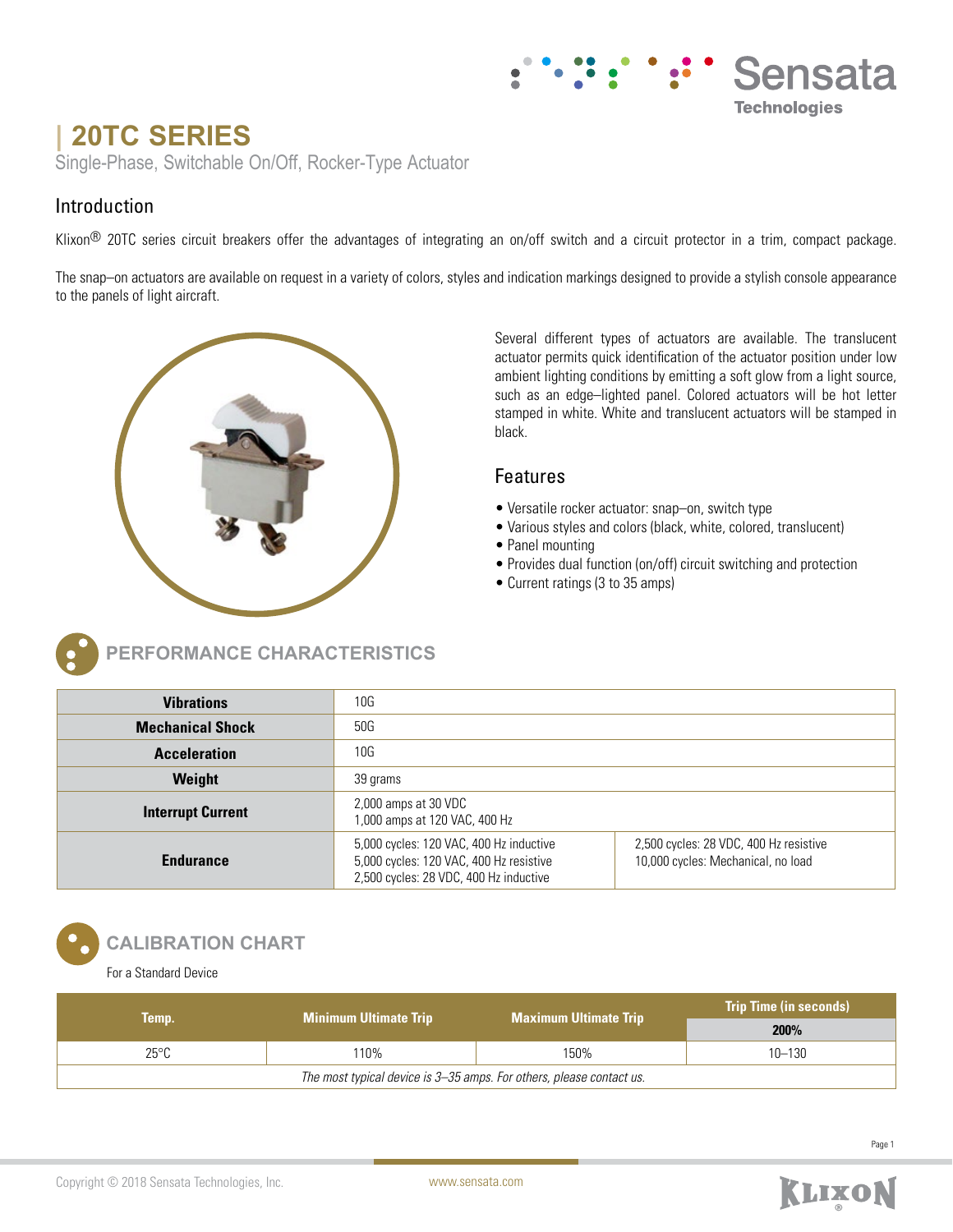

**Top View** 



**Side View** 





Page 2

Copyright © 2018 Sensata Technologies, Inc.